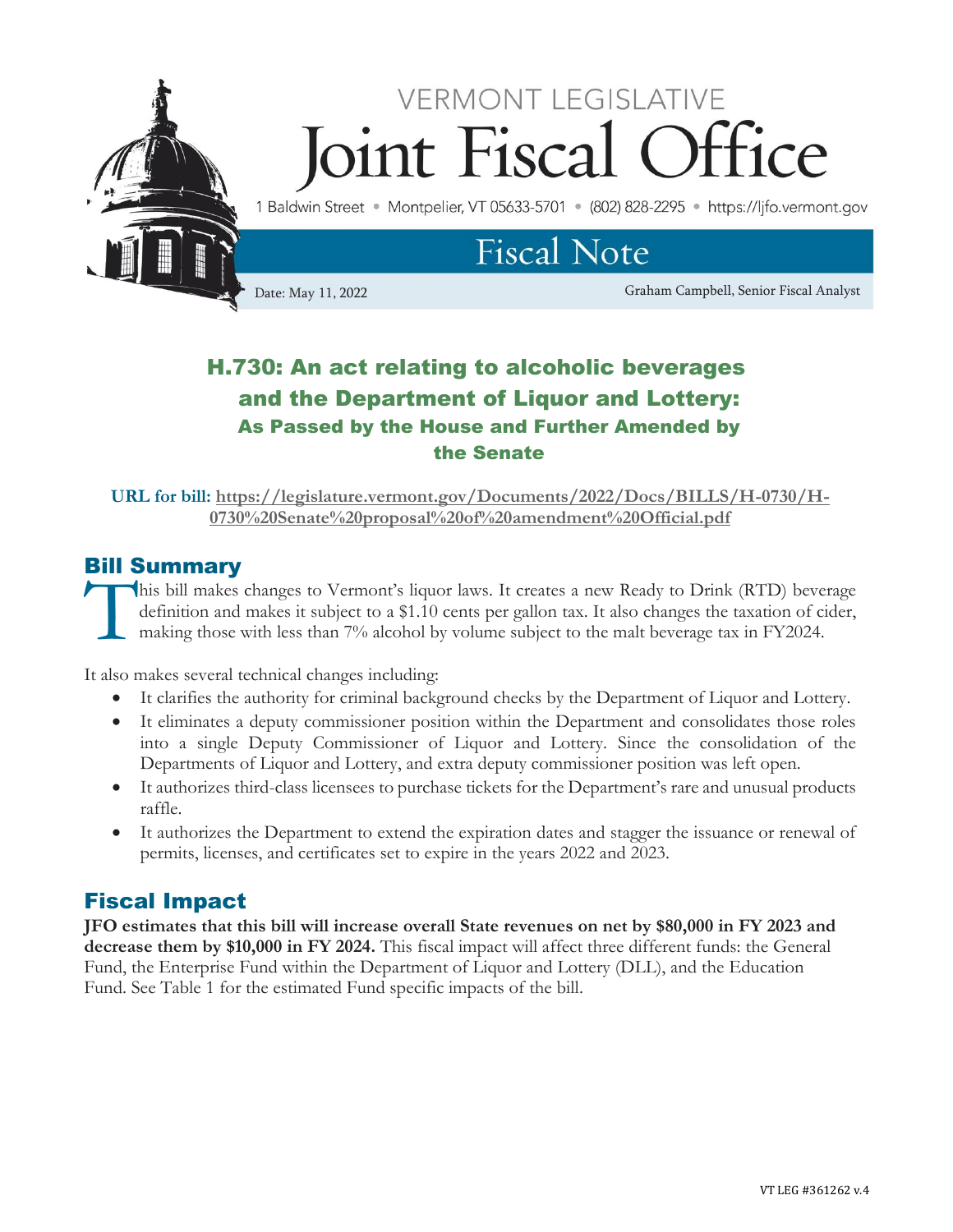| Table 1: Fiscal Impacts of H.730<br>(in millions of dollars) |               |               |
|--------------------------------------------------------------|---------------|---------------|
| Fund                                                         | <b>FY2023</b> | <b>FY2024</b> |
| Overall                                                      | \$0.08        | $-$0.01$      |
| General Fund                                                 | \$0.00        | $-$ \$0.16    |
| Enterprise Fund                                              | \$0.06        | \$0.06        |
| <b>Education Fund</b>                                        | \$0.02        |               |

#### **Details and Analysis**

The fiscal impacts of this bill are due to the change in taxation of RTD beverages and alcoholic ciders.

#### *RTD Beverages*

RTD beverages typically a cocktail comprised of a mix of a spirit and another non-alcoholic beverage. Under current law, RTD beverages are considered spirits. As such, their sale is controlled by the Department of Liquor and Lottery and they are only permitted to be sold in 802Spirits outlets. These sales are subject to the 5% liquor tax, which goes to the General Fund, and the 6% sales tax, which goes to the Education Fund. The profit margin on these beverages (and all spirits sold by the Department), which is around 40-50%, flows to the Department's Enterprise Fund. Most or all this profit is directed to the General Fund each year via a direct application in the budget.

This bill would create a new definition for RTD beverages. RTD beverages would be defined as cocktails and would no longer be considered spirits. Specifically, the alcohol by volume (ABV) would need to be under 12% alcohol by volume (ABV) and the beverages would be required to come in containers under 24 fluid ounces.

Because they would no longer be a spirit, RTD beverages would no longer be subject to the 5% liquor tax. Instead, the bill would subject them to a new \$1.10 cent per gallon tax that would go to the General Fund. They would also no longer be sold by the Department of Liquor and Lottery outlets. Instead, they would be permitted to be sold under a traditional retail and distribution model.

The revenue impacts of this proposal stem from four different areas:

a) Liquor tax to per-gallon: The proposal would shift the tax on RTD beverages from the 5% liquor tax on gross sales to a \$1.10 cents per gallon tax. JFO expects this shift will have minimal impact on the General Fund in FY 2023 and increase revenues by nearly \$20,000 in FY 2024. This increase in revenues is reflective of growth in sales over time.

b) Change in Department of Liquor and Lottery profit: Because RTD beverages would no longer be sold under a control model, DLL would no longer collect the profit on their sales. This profit accrues in the Department's Enterprise Fund. In each year's State budget, DLL typically sends a large portion of its profits to the General Fund via a direct application.

The removal of these products from the DLL's portfolio could result in less profit accruing to the Enterprise Fund, and therefore, reduce the amount of money directed to the General Fund in FY 2023 and future years. However, Section 36 of the bill requires a minimum direct application of \$20.4 million in FY2023 and \$21.2 million in FY2024.

Because of this minimum required direct application, JFO expects the changes to DLL's profits from the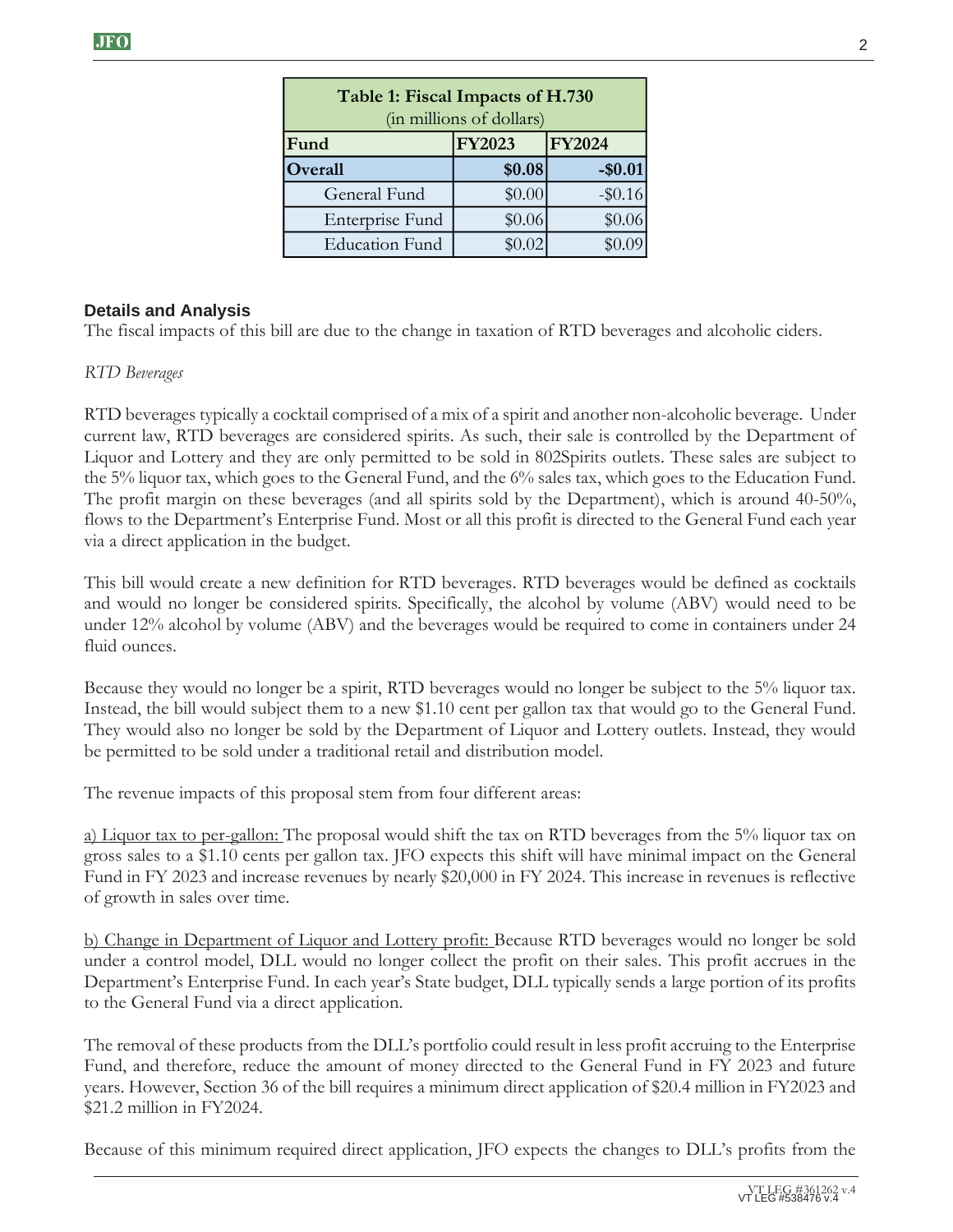change in distribution model to have a revenue neutral impact on the General Fund relative to current law. The growth in the minimum direct applications set in Section 36 corresponds roughly to the growth in liquor revenues to the State in the January 2022 Consensus Revenue Forecast. In other words, the growth in the mandated direct application from FY2023 to FY2024 corresponds to the Consensus Revenue Forecast for the 5% liquor tax expect between those two fiscal years.

The impact on DLL's Enterprise Fund is likely also revenue neutral. Since the bill does not direct DLL to take specific action to make up for any potential lost profit, DLL could address this by stocking new types of spirits, selling higher margin products, or making price adjustments, among other options. Because DLL operates as an entity funded by its sales of liquor and not an annual appropriation, it is reasonable to assume DLL will take necessary actions to fulfill its direct application responsibility and fully fund its operating expenses without future appropriation support.

c) Sales tax revenues: Even though this proposal makes no changes to the sales and use tax, JFO expects the distribution model change in the bill will increase retail sales of RTDs, beyond the growth in the category that would occur absent a change in distribution model. Under the current control model, these products are available exclusively in DLL outlets, which is about 80 stores. If this bill was enacted, they could be available in several hundred stores. JFO believes expanding access will increase sales, and therefore, sales tax revenues. This increase in sales tax revenues is forecast to be \$20,000 in FY 2023 and \$90,000 in FY 2024. Revenues are expected to increase as the market grows as a result of more stores selling the product and the overall category growth.

d) Fee revenue: This bill creates a new certificate of approval fee for manufacturers and distributors of RTD beverages of \$985 per year. JFO estimates this will raise \$50,000 per year. This revenue is expected to accrue to the Enterprise Fund within the DLL.

#### *Hard Cider*

Under current law, hard cider beverages pay the 55 cent per gallon vinous beverage tax. Section 28 of the bill changes this to make hard ciders with less than 7% ABV subject to the 26.5 cent per gallon malt beverage tax. This change is made effective for FY 2024.

JFO estimates that this provision in the bill will reduce General Fund revenue by up to \$175,000 in FY2024.